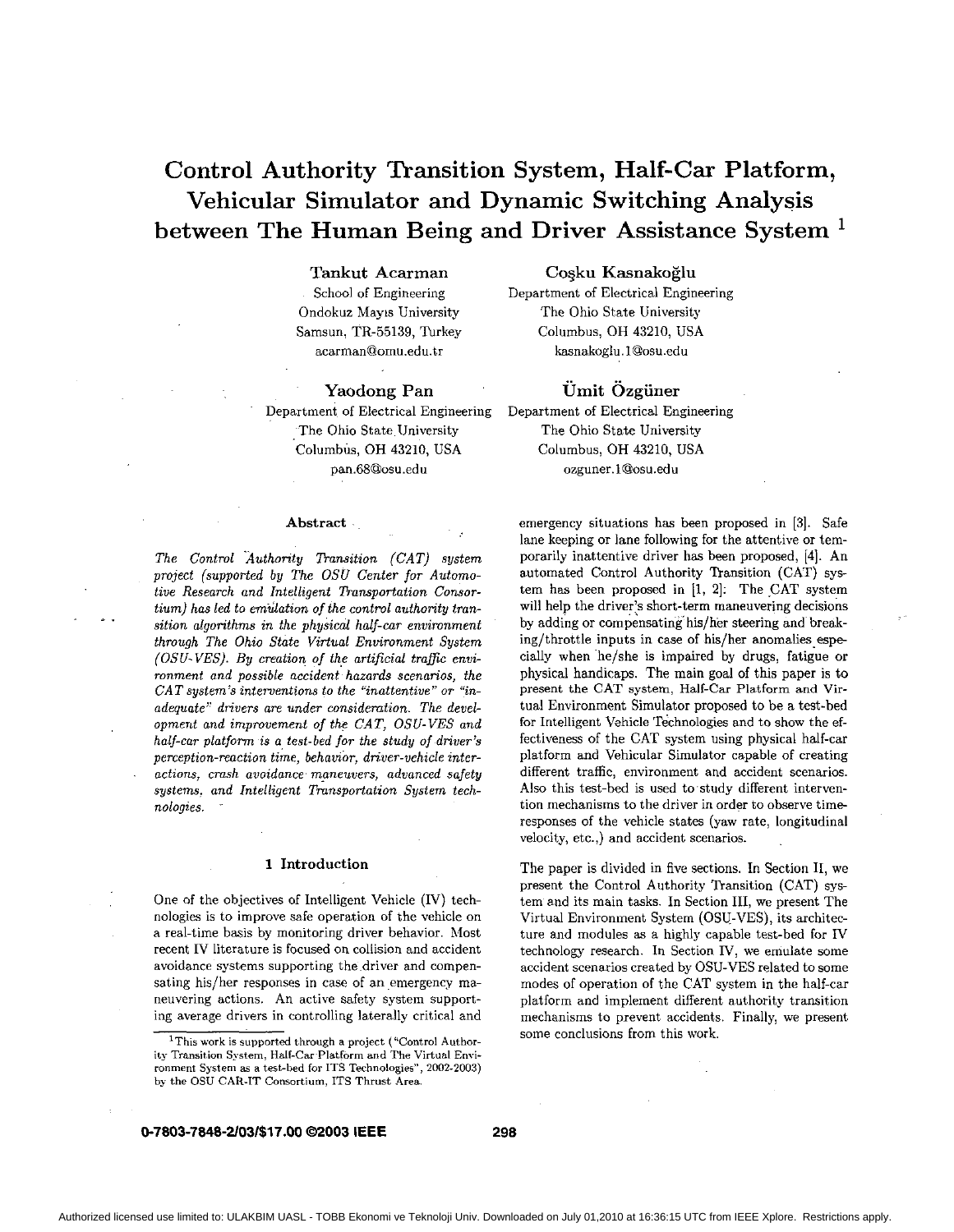# 2 Control Authority Transition (CAT) system

Impaired drivers may show substantially reduced capabilities in reaction while driving. Intelligent Vehicle technology may help in providing an intervention setup that would shift the control authority to an automatic control system. Such a system would compensate for the driver's performance reduction. A system, called Control Authority Transition (CAT) system, developed at OSU, aimed to accomplish the above goal. Initial work of the authors to improve safe operation of the vehicle on a real-time basis by modifying the control and by compensating the driver's anomalies or short-term maneuvering decision errors was reported in [I, **21.** A new driver assistance system **was** introduced for safety enhancement, and the concept of transferring some of the driver's control authority to an automated system was investigated. The research was concentrated on **as**sessing a driver's operating characteristics and modifying the control to improve safe operation of the vehicle on a real-time basis. An automated Control Authority Transition (CAT) system and its modules for planning, decision making, execution, reference or expert driver and Sensor modules were described. The CAT system helps the driver's short-term maneuvering actions by adding or intervening to his/her steering and braking/throttle inputs in case of his/her anomalies. This technology should be acceptable from the user point of view - being user friendly, not threatening personal integrity and driver personnel control over the vehicle. Furthermore, the technology does not introduce any new safety problems such as distraction and information overload. Possibilities to improve safety are almost innumerable provided we can, in a reliable way solve problems, e.g. advance waning, speed reduction, electronic vision, collision avoidance. But the most challenging possibility is perhaps to use this technology in order to improve driver behavior and his decisions to avoid accidents.

The system achieves two main tasks: Validation and interpretation of data coming from sensors to detect dangers in accordance with the driving task and driver state, and, assessing driver's operating characteristics and modifying vehicle control to improve safe operation of vehicle on a real-time basis by emulating reference driver. Such a system can support or intervene the driver in many collision avoidance situations. According to the US Department of Transportation's definitions of Intelligent Vehicle-Highway Systems services to support the driver in order to avoid collision,

- $\bullet$  The longitudinal collision avoidance system provides for maintaining safe vehicle headways and avoiding rear end and backing collisions
- $\bullet$  The lateral collision avoidance system provides for avoidance of lane change, merge and roadway

## departure collisions

- *0* Intersection collision avoidance concerns hazardous situations occurring in the vicinity of intersections
- **e** Vision enhancement to improve the driver's ability to detect hazardous situations under low visibility conditions (fog, night, rain, snow etc.)
- Safety readiness system for monitoring driver **(e.g.** fatigue, intoxication) and vehicle condition, continuous and individual driver education.

In fact, these are typical modes of operation of the CAT system.

The validity of CAT System to prevent accidents was shown based on computer simulations of accident scenarios involving operation in the modes described above (see [l, **21).** Real-time experimental results to show the effectiveness of CAT system and its intervention/assistance's effects to the driver may not be feasible in real traffic environment with a computer and sensors installed vehicle at the beginning of the research. CAT system, Half-Car Platform and Virtual Environment Simulator are proposed to be a test-bed for Intelligent Vehicle Technologies and one of the goals of the proposed test-bed is to study the effects of the driver assistance systems and the effects of the switching dynamics between the driver assistance systems and the human being when the human being needs to be compensated or intervened in order to prevent an accident or collision.

### **3** The OSU Virtual Environment System

The OSU Virtual Environment System developed by *C.*  Kasnakoglu, **J.** Martin, Dr. Redmill and Dr. Ozguner and at OSU is a software system introduced in 1996 and it has come a long way since then to become a highly capable test-bed for automotive research. This system consists of two parts: The first part is The Virtual Environment Builder (RoadEZ), used for road/terrain generation/editing, 3D object placement/editing and vehicle path definition/editing. The second part is The Virtual Environment Simulator, (VeSim), which performs simulations of virtual environments, using modules that communicate over the simulation network, each implementing a dedicated task such as vehicle dynamics, scene generation with **3D** motion, sensor modelling and state monitoring. Interested readers are encouraged to refer to *[5]* for a more thorough description.

One of the **key** elements of this virtual environment system **is** The Half-Car Platform, which provides the driver the possibility to sit inside an actual car cut into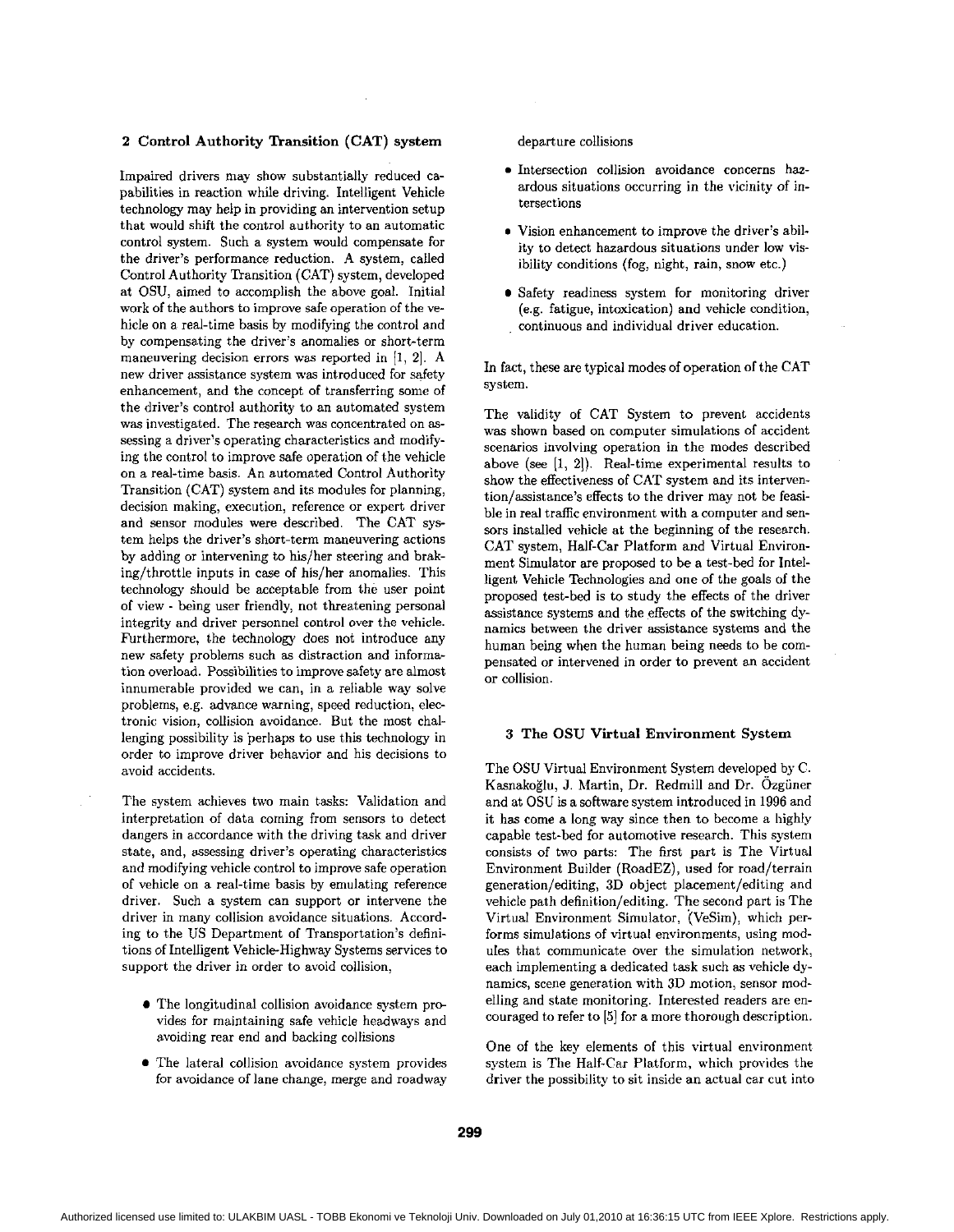half, and use its steering wheel and pedals to control the simulation. In addition to its major role of controlling the simulation vehicle, The Half-Car Platform also provides additional details of a real driving experience such as the instrument panel, radio, adjustable car seat, mirrors and so on, which greatly increase the realism. provided to the driver. The Virtual Environment System, powered by the Half-Car Platform, is therefore an invaluable tool that provides the opportunity to conduct experimental testing, verification and analysis for the CAT system with a high degree of realism, hut without the risks that would have been present in a real world driving situation, which would have put the driver into very dangerous situations, with the potential of causing bim/her severe injury or worse.

OSU-VES program and vehicle dynamics' submodules, steering feeling, traction and braking capabilities and their controllers for different pavement types, yaw rate controller can be programmed and adjusted through vehicle simulation model developed in Matlab/Simulink. Virtual traffic environment with surrounding vehicles, stationary and non-stationary obstacles coming onto the path of the driven vehicle or lane changing, merging scenarios such **as** emerging pedestrian or the vehicle in the blind-spot of the driver can be emulated by OSU-VES.



Figure **1:** Present view **of** the simulator with possible test scenario

# **4** Switching Analysis between The Driver and The Control Authority Transition System

This chapter mainly deals with the issue described above, i.e., achieving experimental testing and verification of the CAT system. Specifically, the switching effects between the human driver and CAT system will be analyzed to understand the nature of transitions and to be able to suggest intervention methodologies, in an attempt to provide natural compensation and/or interference to the driver without causing abrupt changes in vehicle dynamic responses so **as** not to cause total loose of the human being's authority, while at the same time, ensuring safe and reliable operation under dangerous situations.

The interest in the present chapter is to make operational of the CAT system, OSU-VES and physical halfcar platform and to introduce our capability of testing different approaches such as dwell-time, hysteresis, saturation etc., in order to prevent improper timing and infinite time intervention of the CAT system to the driver during short-time emergency situations.

Through all the scenarios, we emulate that the actual driver does not drive safe, speeds up and attempts to depart from the road. All the lane borders are considered **as** obstacles and the CAT system intervenes to the driver if the vehicle is about to exceed safe operation distance (in lateral and longitudinal distances) and to modify control to improve safe operation of the vehicle on a real-time basis by emulating the reference driver. The inputs to the brake and steering actuators are given as steering wheel angle, throttle and brake pedal positions, the CAT system flag( **"1"** when there is intervention, and "0" when there is no intervention and the vehicle is operated safely by the actual driver) are plotted. The vehicle variables are chosen as yaw rate and longitudinal velocity. And the lateral and longitudinal distance of the center of gravity of the vehicle to^ the obstacles placed on the lane departure borders are plotted in order to visualize emergency and emulated accident scenarios.

We first consider the scenario that the CAT system is capable of infinite time intervening if the vehicle is not operated by the driver safely and accident is unavoidable without emergency braking or steering compensation. From the possible accident scenario results, infinite time intervening is allowed (Fig.2) to the actual driver who is attempting to depart from the road (Fig.4). In this scenario, possible accident is avoided by CAT system's intervention to the brake actuator and reducing the longitudinal velocity of the vehicle to zero. In the next scenario, the driver attempts to depart from the road more often by steering to the borders even though the CAT system intervenes to the driver in infinite time and transfers the authority to the driver after reaching to the safe operation region. CAT control flag is plotted in Fig.5 with infinite intervention frequency. Due to more often attempts of the actual driver to make accident, collision can not be avoided by the infinite time intervention's of the CAT system. An infinite time control authority transition occurs be tween the CAT system and the driver and some chattering occur around the  $10m/sec$  longitudinal velocity, Fig.6.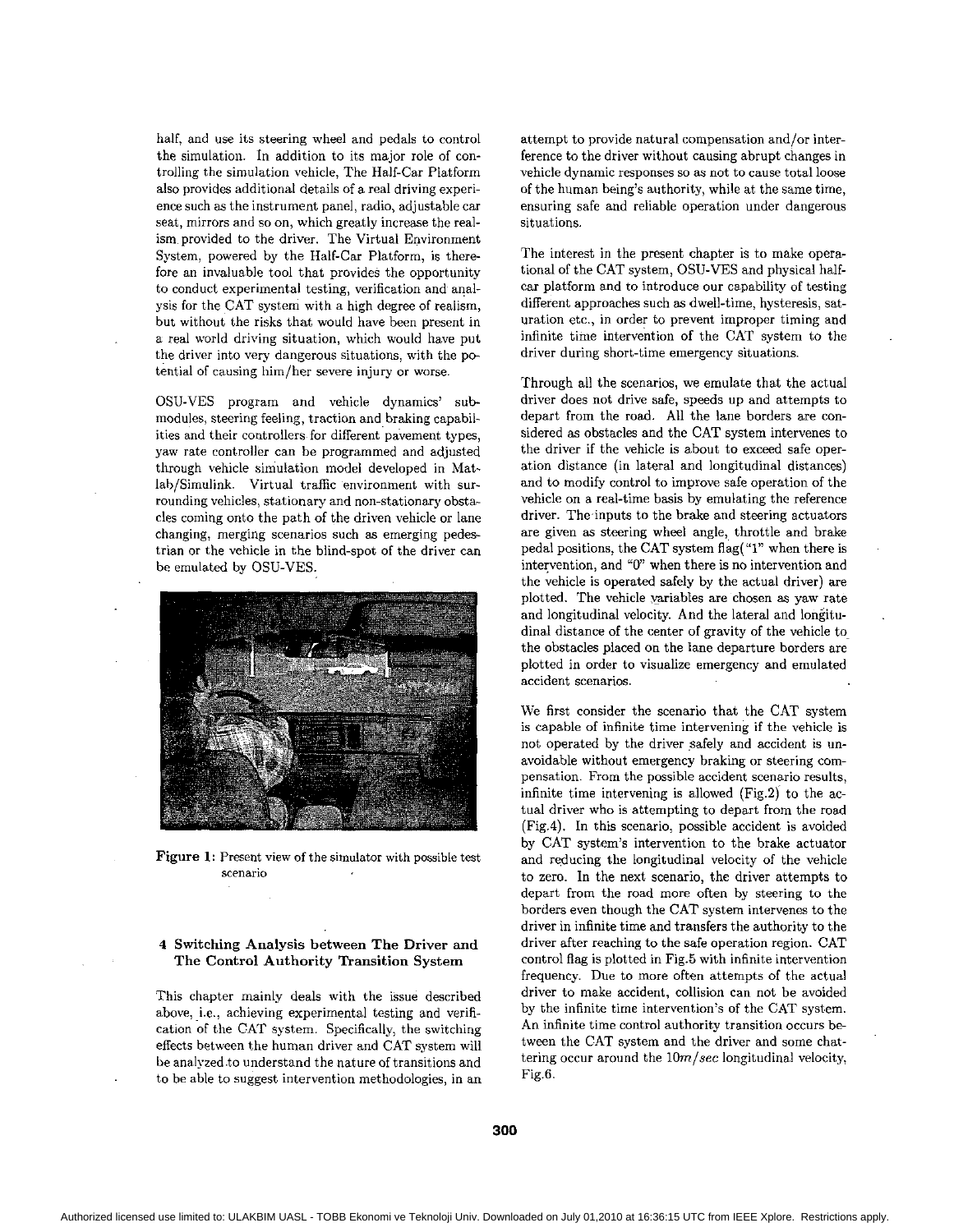Considering the infinite time transition in the accident scenario given hy Fig.5 thru Fig.7, we constrain control *flag* switching to "dwell" at each authority transition for a constant amount of time, usually called dwell-time, **171.** Dwell-time is chosen **as** *5msec* and it is **seen** that from plots in Fig.8, the CAT flag switching frequency is lowered and the chattering effects due to constrained authority transitions are reduced. But accident is forced to he occurred with excessive driver's attempts to depart from the road as plotted in Fig.10 due to constrained authority transition frequency. But the longitudinal velocity of the vehicle is reduced to  $10m/sec$  by the CAT system's interventions.

To prevent improper intervention frequency leading to an accident, and oscillations in the time responses of the vehicle states, hysteresis approach is implemented at the authority transition instances. The following blatlah.command is applied to enhance safe operation of the vehicle;

If the CAT flag--0 at t=0, flagNext=if(A\*stopdist(speed)+B)  $\leq$  C then 1 else 0

If the CAT flag==1 at  $t=0$ ,  $\text{flagNext}=\text{if}(A^*\text{stopdist}(\text{speed})+B) \leq \alpha^*C \text{ then } 1 \text{ else } 0$ 

the CAT flag can be active (intervention) if stopping distance of the vehicle using an emergency braking is less than **a** predetermined value *C* and it remains active until stopping distance of the vehicle using an emergency braking becomes bigger than a predetermined value that is greater than C where  $\alpha \geq 1$  and A,B,C are positive constants. Fig.11 shows CAT's flag intervention frequency using hysteresis approach. The timeresponses of yaw rate and longitudinal velocity of the vehicle is plotted in Fig.13, compared to previous constrained and non-constrained intervention frequency cases, oscillations occurring in the timeresponses of the yaw rate and velocity are reduced. Under persis tent attempts of the driver to cause an accident are prevented hy the CAT system using hysteresis implementation into CAT software, Fig.13.

## *5* Conclusions

In this paper, **we** presented Control Authority Transition (CAT) system, Half-Car platform, Vehicular Simulator as a test-bed for Intelligent Transportation System technologies. By creation of the artificial traffic environment and possible accident hazards scenarios, we implemented different intervention mechanisms in order to investigate the control authority transition behavior, the time responses of the vehicle states and prevention of possible accident scenarios caused by the



**Figure 2:** Steering wheel angle, throttle, brake commands to the actuators and CAT flag



**Figure 3:** The time responses of yaw rate and longitudinal velocity of the vehicle



**Figure 4:** The longitudinal and lateral displacements of the vehicle and the obstacles placed **on** the lane borders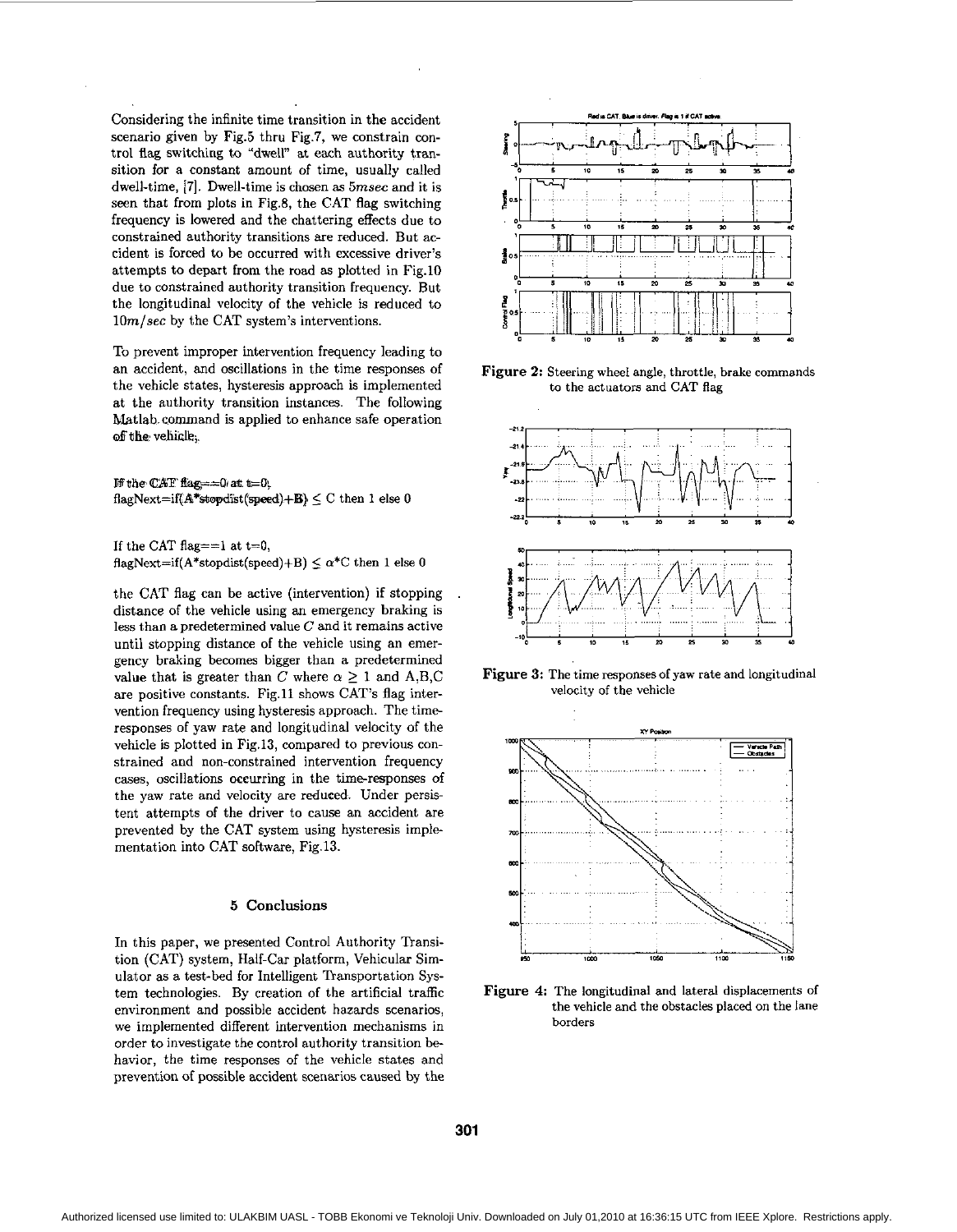

**Figure 5:** Steering wheel angle, throttle, brake commands *to* the actuators and CAT flag



**Figure 6:** The time responses of yaw rate and longitudinal velocity of the vehicle



**Figure 7:** The longitudinal and lateral displacements of the vehicle and the obstacles placed on the lane borders



**Figure** *8:* Steering wheel angle, throttle, brake commands to the actuators and **CAT** flag using dwell-time



**Figure 9:** The time responses of yaw rate and longitudinal velocity of the vehicle using dwell-time



**Figure 10:** The longitudinal and lateral displacements of the vehicle and the obstacles placed on the lane borders using dwell-time